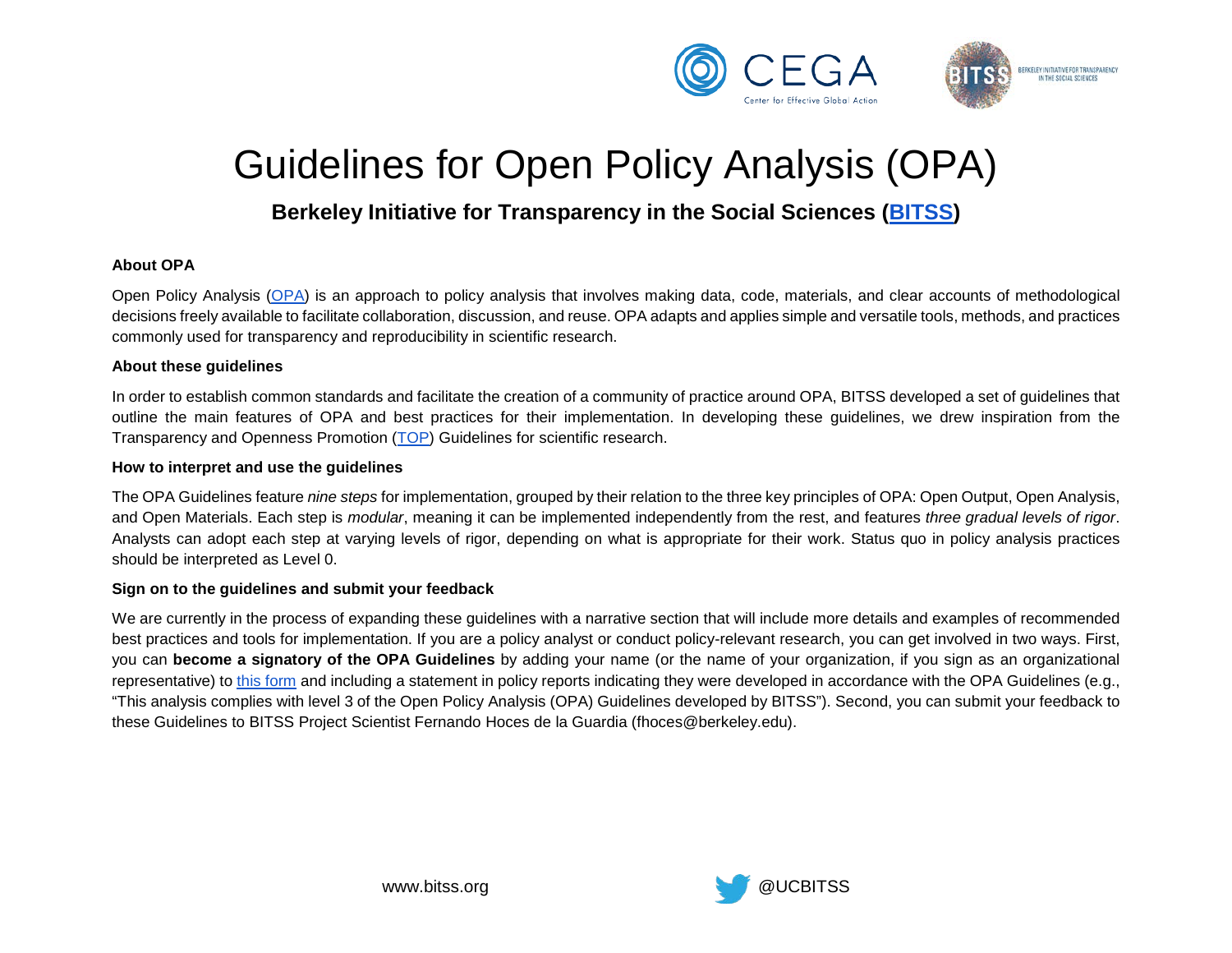



|                | Principles and steps of<br>implementation                                                                                                                              | Level of Openness and Corresponding Tools or Practices                                                                                         |                                                                                                                                                                                                 |                                                                                                                                                                                                           |
|----------------|------------------------------------------------------------------------------------------------------------------------------------------------------------------------|------------------------------------------------------------------------------------------------------------------------------------------------|-------------------------------------------------------------------------------------------------------------------------------------------------------------------------------------------------|-----------------------------------------------------------------------------------------------------------------------------------------------------------------------------------------------------------|
| $\mathsf{A}$   | <b>Open Output</b>                                                                                                                                                     | Level 1                                                                                                                                        | Level <sub>2</sub>                                                                                                                                                                              | Level 3                                                                                                                                                                                                   |
|                | Ensure unified output by defining the<br>most appropriate format for the report<br>before publishing, and justifying changes<br>to format output across reports        | One table or graph is<br>highlighted as the best<br>reflection of all the relevant<br>gains and losses associated<br>with the analyzed policy. | A detailed description of<br>output is provided, including<br>a sample output published<br>pre-release of final results.                                                                        | A detailed description of<br>output is provided, including<br>a sample output published<br>pre-release of final results,<br>using version control within<br>and across reports.                           |
| $\overline{2}$ | Establish a clear link between input and<br>output by displaying how the output<br>changes under different assumptions.                                                | Static output is presented for<br>various assumptions.                                                                                         | An interactive tool allowing<br>for adjusted inputs is<br>provided.                                                                                                                             | An interactive tool allowing<br>for adjusted inputs is<br>provided, and its underlying<br>code shares the same key<br>sections of code behind the<br>analysis section.                                    |
| $\, {\bf B}$   | <b>Open Analysis</b>                                                                                                                                                   | Level 1                                                                                                                                        | Level <sub>2</sub>                                                                                                                                                                              | Level 3                                                                                                                                                                                                   |
| 3              | Provide clear accounts of all<br>methodological procedures in a way that   made available through a<br>is easily interpreted by an informed reader. trusted repository | Code or spreadsheet is                                                                                                                         | Code or spreadsheet is made Code is clearly documented<br>available through a trusted<br>repository with sufficient<br>annotation for code, or an<br>explanation of spreadsheet<br>interaction. | into a dynamic document, or<br>open notebook. No<br>spreadsheets.                                                                                                                                         |
| 4              | Share raw (or analytic) data and<br>materials in a way that the analysis is<br>reproducible with minimal effort.                                                       | Analytic (processed) data is<br>made available in a website                                                                                    | Analytic data is made<br>available through a trusted<br>repository.                                                                                                                             | Analytic and raw data are<br>made available through a<br>trusted repository. Detailed<br>instructions are provided for<br>accessing raw data that is<br>proprietary or contains<br>sensitive information. |